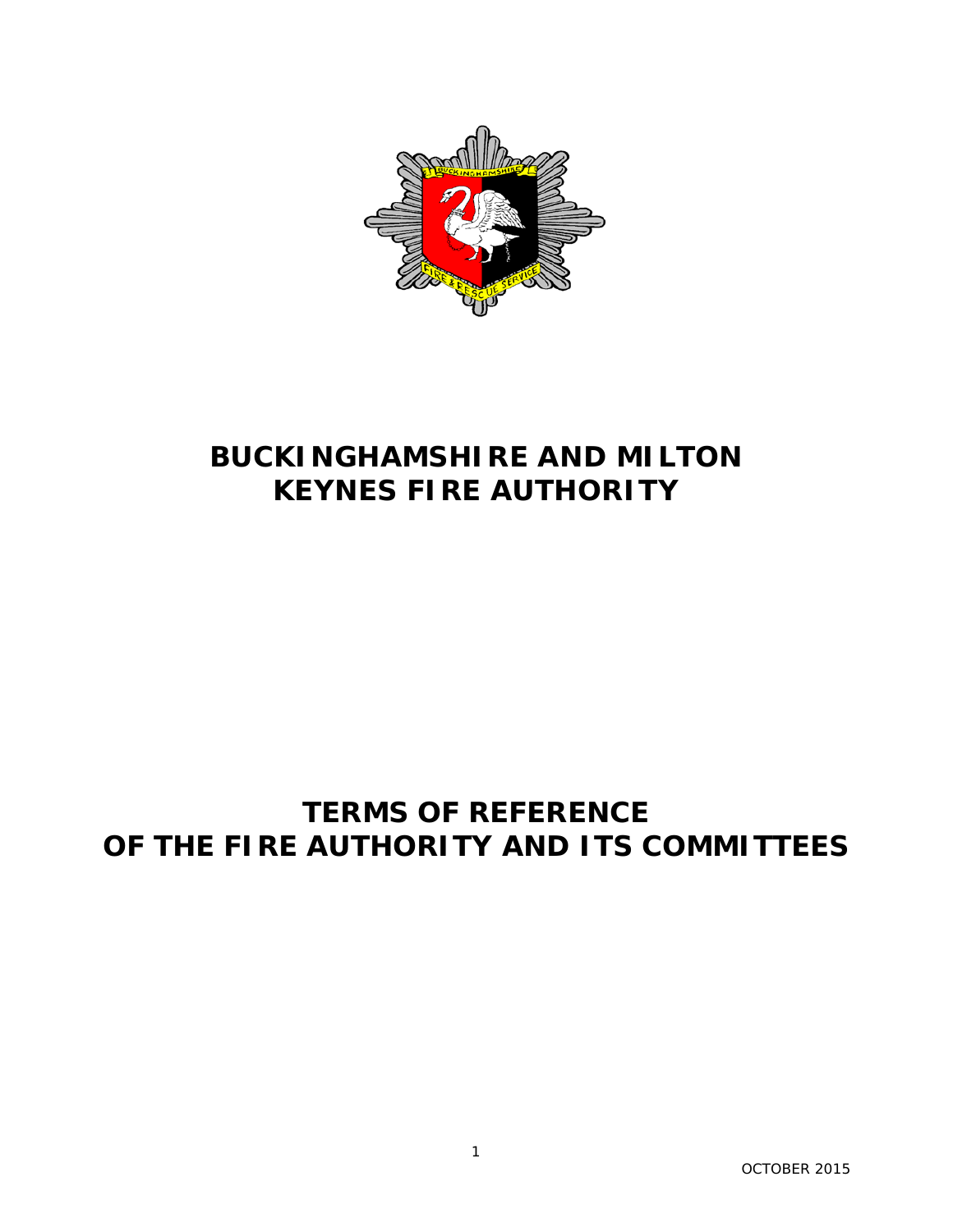## **CONTENTS**

## **TERMS OF REFERENCE** PAGE

| <b>FIRE AUTHORITY</b>        |  |
|------------------------------|--|
| <b>FXFCUTIVE COMMITTEF</b>   |  |
| OVERVIEW AND AUDIT COMMITTEE |  |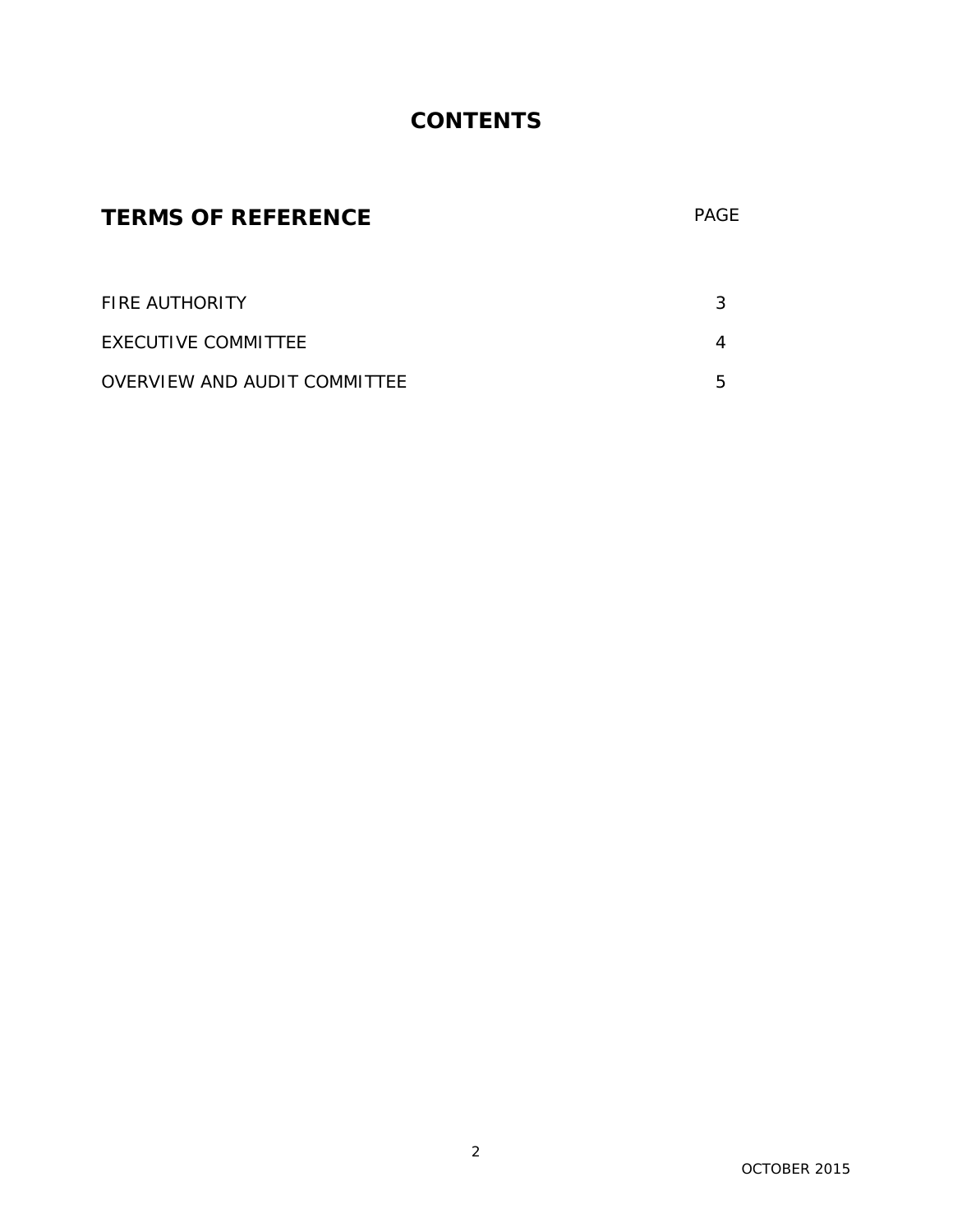## **FIRE AUTHORITY**

### **TERMS OF REFERENCE**

- 1. To appoint the Authority's Standing Committees and Lead Members.
- 2. To determine the following issues after considering recommendations from the Executive Committee, or in the case of 2(a) and 2(e) below, after considering recommendations from the Overview and Audit Committee:
	- (a) variations to Standing Orders and Financial Regulations;
	- (b) the medium-term financial plans including:
		- (i) the Revenue Budget;
		- (ii) the Capital Programme;
		- (iii) the level of borrowing under the Local Government Act 2003 in accordance with the Prudential Code produced by the Chartered Institute of Public Finance and Accountancy; and
	- (c) a Precept and all decisions legally required to set a balanced budget each financial year;
	- (d) the Prudential Indicators in accordance with the Prudential Code;
	- (e) the Treasury Strategy;
	- (f) the Scheme of Members' Allowances;
	- (g) the Integrated Risk Management Plan and Action Plan;
	- (h) the Annual Report.
- 3. To determine the Code of Conduct for Members on recommendation from the Overview and Audit Committee.
- 4. To determine all other matters reserved by law or otherwise, whether delegated to a committee or not.
- 5. To determine the terms of appointment or dismissal of the Chief Fire Officer and Chief Executive, and deputy to the Chief Fire Officer and Chief Executive, or equivalent.
- 6. To approve the Authority's statutory pay policy statement.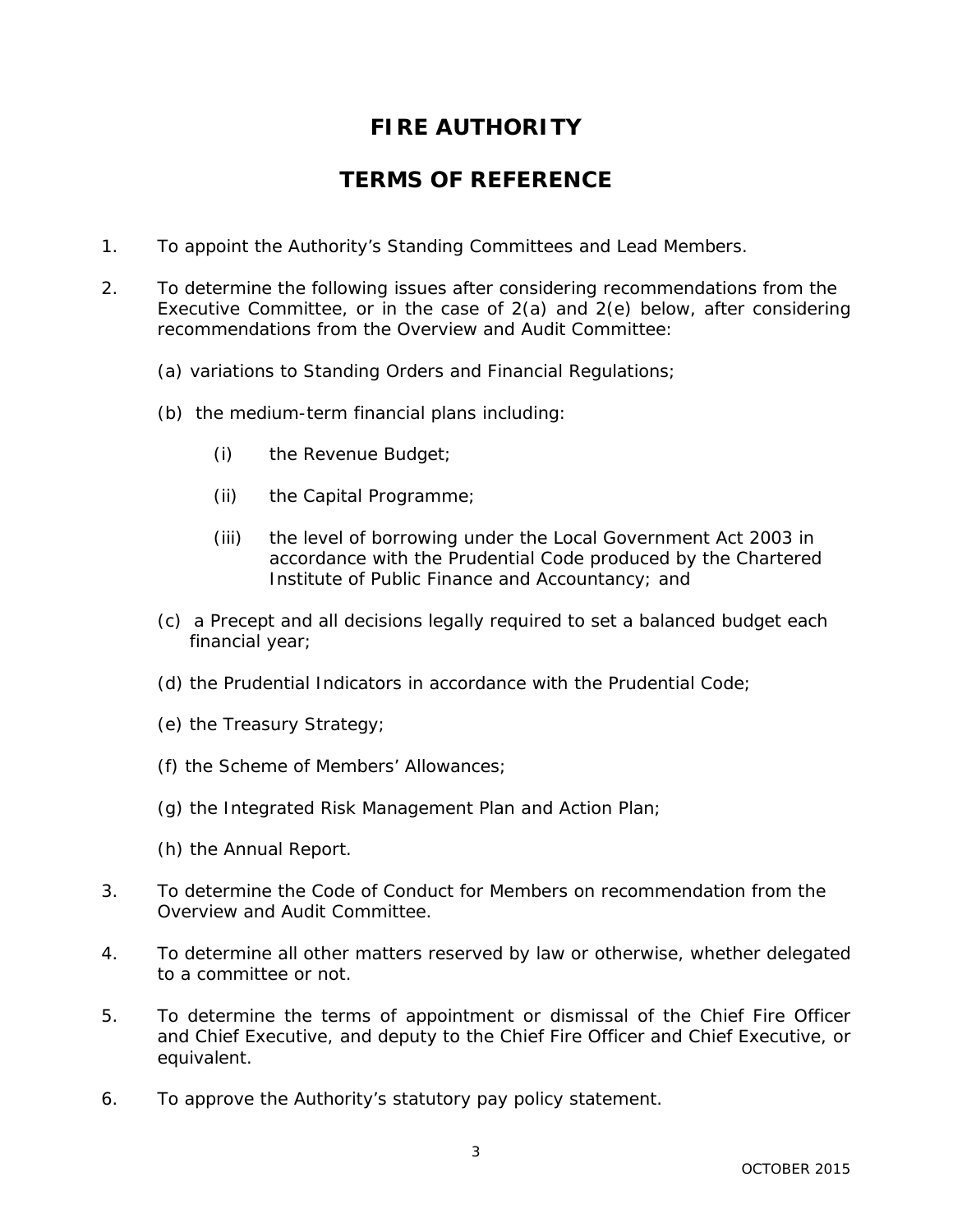### **EXECUTIVE COMMITTEE**

### **TERMS OF REFERENCE**

- 1. To make all decisions on behalf of the Authority, except in so far as reserved to the full Authority by law or by these Terms of Reference.
- 2. To assess performance of the Authority against agreed organisational targets.
- 3. To determine matters relating to pay and remuneration where required by collective agreements or legislation.
- 4. To select on behalf of the Authority-the Chief Fire Officer and Chief Executive, and deputy to the Chief Fire Officer and Chief Executive, or equivalent , taking advice from suitable advisers and to make recommendations to the Authority as to the terms of appointment or dismissal.
- 5. To consider and make decisions on behalf of the Authority in respect of the appointment of a statutory finance officer ; a statutory monitoring officer; and any post to be contracted to "Gold Book" terms and conditions in whole or in part taking advice from the Chief Fire Officer and suitable advisers.
- 6. To act as the Employers' Side of a negotiating and consultation forum for all matters relating to the employment contracts of the Chief Fire Officer and Chief Executive, deputy to the Chief Fire Officer and Chief Executive, or equivalent; and where relevant, employees contracted to "Gold Book" terms and conditions in whole or in part.
- 7. To hear appeals if required to do so in accordance with the Authority's Policies.
- 8. To determine any human resources issues arising from the Authority's budget process and improvement programme.
- 9. To determine policies, codes or guidance:
	- (a)after considering recommendations from the Overview and Audit Committee in respect of:
		- (i) regulating working relationships between members and co-opted members of the Authority and the employees of the Authority; and (ii) governing the conduct of employees of the Authority
	- (b)relating to grievance, disciplinary, conduct, capability, dismissals and appeals relating to employees contracted to "Gold Book" terms and conditions in whole or in part.
- 10. To form a Human Resources Sub-Committee as it deems appropriate.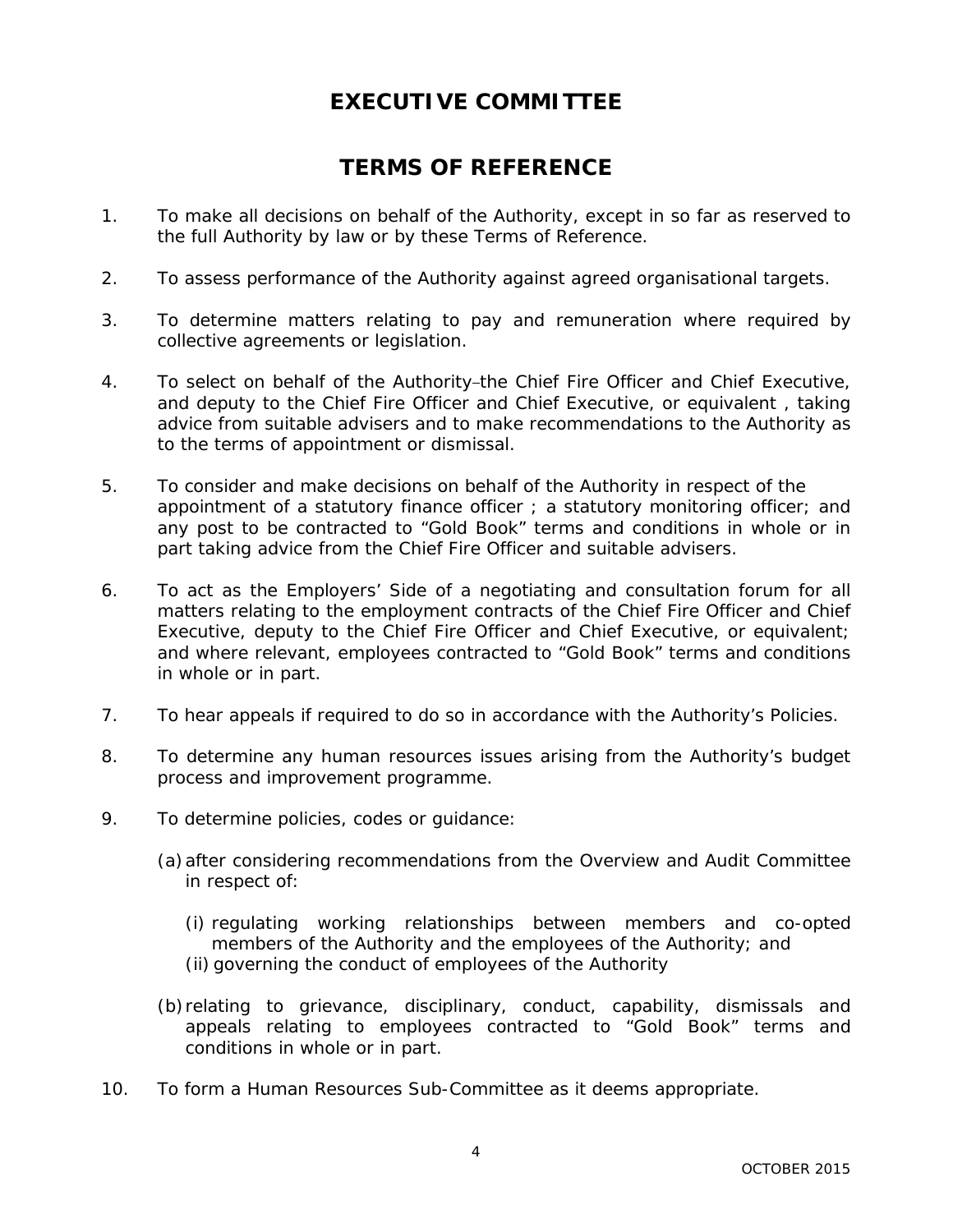# **OVERVIEW AND AUDIT COMMITTEE TERMS OF REFERENCE**

### **Overview**

- 1. To review current and emerging organisational issues and make recommendations to the Executive Committee as appropriate.
- 2. To comment upon proposed new policies and make recommendations to the Executive Committee as appropriate.
- 3. To review issues referred by the Authority and its other bodies and make recommendations to those bodies as appropriate.
- 4. To make recommendations to the Executive Committee on:
	- (a) the Electronic Services Delivery Plan;
	- (b) the Brigade Personnel Strategy;
	- (c) Levels of Incident Response;
	- (d) the Corporate Risk Management Policy;
	- (e) the Authority's Information Policy; and

other such policies and procedures as are required from time to time.

5. To consider and make recommendations to the Authority on the Annual Treasury Management Strategy.

### **Audit**

- 1. To determine the internal and external audit plans and the Internal Audit **Strategy**
- 2. To determine the Internal Audit Annual Plan and Annual Report (including a summary of internal audit activity and the level of assurance it can give over the Authority's governance arrangements).
- 3. To consider and make recommendations action plans arising from internal and external audit reports, including arrangements to ensure that processes which deliver value for money are maintained and developed.
- 4. To consider and make recommendations to the Executive Committee on reports dealing with the management and performance of the providers of internal audit services.
- 5. To consider and make recommendations on the external auditor's Annual Audit Letter and Action Plan, relevant reports and the report to those charged with governance.
- 6. To consider specific reports as agreed with the Treasurer, Internal Audit, Monitoring Officer, Chief Fire Officer, or external audit and to make decisions as appropriate.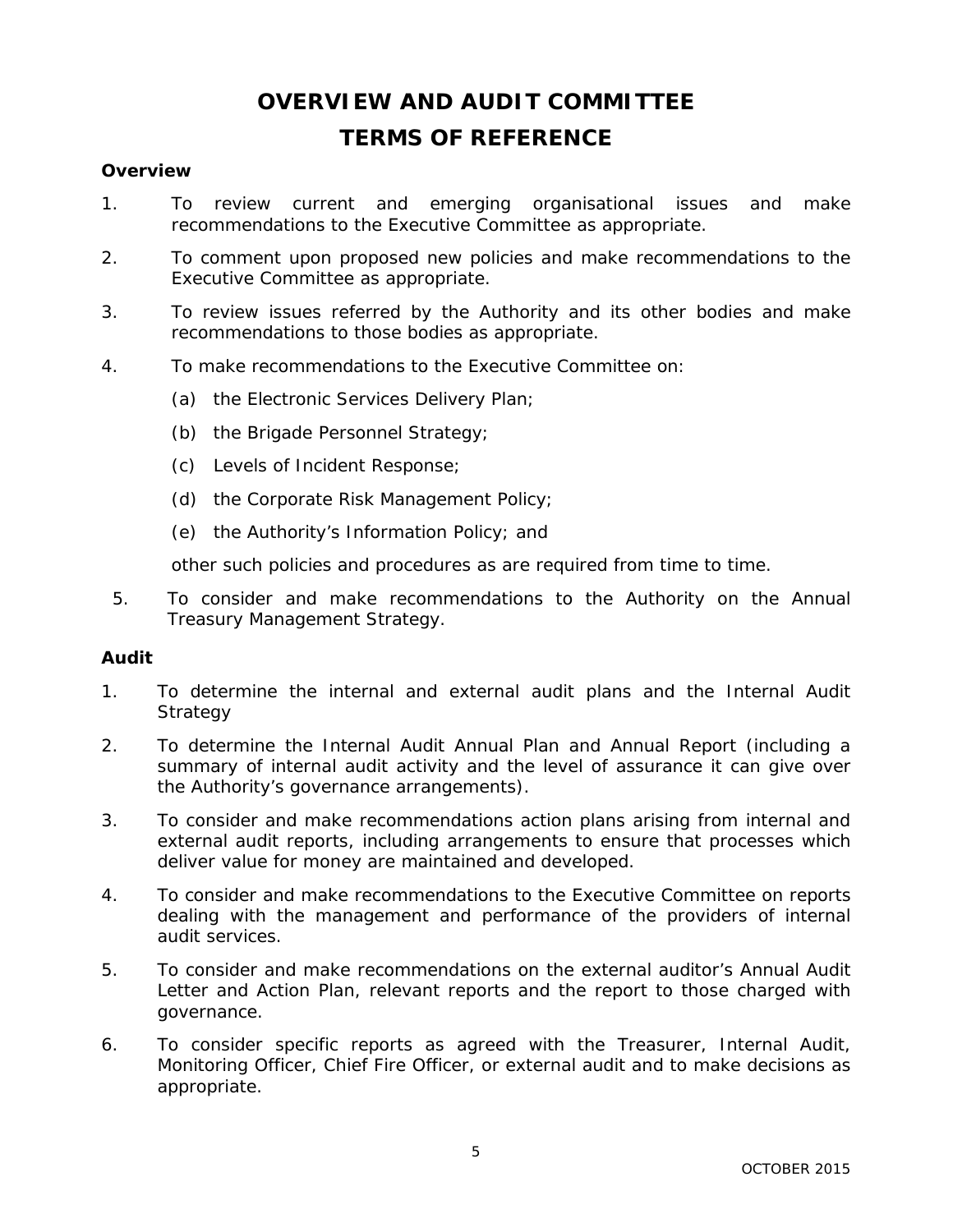- 7. To comment on the scope and depth of external audit work and to ensure it gives value for money.
- 8. To oversee investigations arising out of fraud and corruption allegations.
- 9. To determine Insurance matters not delegated to officers, or another committee.
- 10. To consider and determine as appropriate such other matters as are required in legislation or guidance to be within the proper remit of this Committee.

### **Governance**

- 1. To:
	- (a) make recommendations to the Authority in respect of:
		- (i) variations to Financial Regulations; and
		- (ii) variations to Contract Standing Orders.
	- (b) receive a report from the Chief Finance Officer/Treasurer when there has been any variation to the Financial Instructions in the preceding twelve month period.
- 2. To determine the following issues:
	- (a) the Authority's Anti-Money Laundering Policy;
	- (b) the Authority's Whistleblowing Policy; and
	- (c) the Authority's Anti Fraud and Corruption Policy.
- 3. To determine the Statement of Accounts and the Authority's Annual Governance Statement. Specifically, to consider whether appropriate accounting policies have been followed and whether there are concerns arising from the financial statements or from the audit that need to be brought to the attention of the Authority.
- 4. To consider the Authority's arrangements for corporate governance and make recommendations to ensure compliance with best practice.
- 5. To monitor the Authority's compliance with its own and other published standards and controls.
- 6. To maintain and promote high standards of conduct by the Members and coopted members of the Authority.
- 7. To assist Members and co-opted members of the Authority to observe the Authority's Code of Conduct.
- 8. To advise the Authority on the adoption or revision of a code of conduct.
- 9. To monitor the operation of the Authority's Code of Conduct
- 10. To deal with cases referred by the Monitoring Officer.
- 11. To advise on training, or arranging to train Members and co-opted members of the Authority on matters relating to the Authority's Code of Conduct.